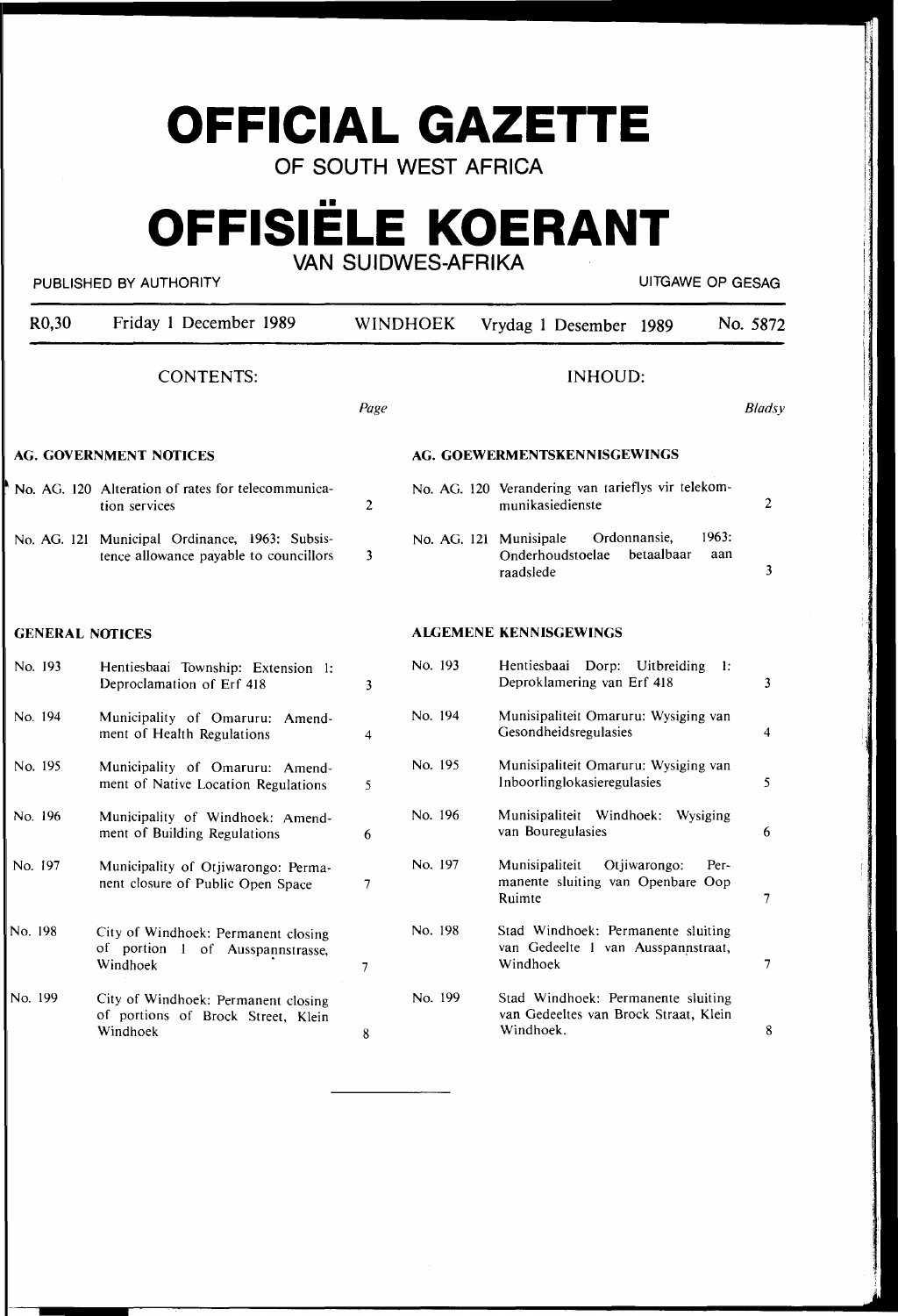# **A G. Government Notices**

#### Office of the

### ADMINISTRATOR-GENERAL FOR THE TERRITORY OF SOUTH WEST AFRICA

#### DEPARTMENT OF POSTS AND TELECOM-MUNICATIONS

No. AG. 120 1989

#### ALTERATION OF RATES FOR TELECOM-MUNICATIONS SERVICES

Under section 2B(l)(e) of the Post Office Act, 1958 (Act 44 of 1958), I hereby, with the approval of the Administrator-General, alter the rates to be demanded or received in respect of telecommunication services rendered by the Department, by further amending, with effect from 1 December 1989, the Tariff for Telecommunication Services promulgated under Government Notice 1192 of 1977, as set out in the Schedule.

AW.G. Ruck Postmaster-General Windhoek, 16 November 1989

#### SCHEDULE

Part IV of the said Tariff is hereby amended by the substitution for subitem 42.2 of item 42.0 of the following subitem:

"42.2 Packet Switching Service between South West Africa and South Africa:

42.2.1 Packet count charge

- 42.2.1.1 Per kilosegment or part thereof: 8c
- 42.2.2 Call duration charge
- 42.2.2.1 Per minute or part thereof: le".

# **A G. Goewermentskennisgewings**

#### Kantoor van die

#### **ADMINISTRATEUR-GENERAAL VIR DIE GEBIED SUIDWES-AFRIKA**

#### DEPARTEMENT VAN POS- EN TELEKOM-MUNIKASIEWESE

No. AG. 120 **1989** 

#### **VERANDERING VAN TARIEFLYS VIR TELEKOMMUNIKASIEDIENSTE**

Kragtens artikel 2B(1)(e) van die Poswet, 1958 (Wet 44 van 1958), verander ek hierby, met die goedkeuring van die Administrateur-generaal, die tariewe wat ten opsigte van telekommunikasiedienste deur die Departement gelewer, geëis of ontvang moet word, deur die Tarieflys vir Telekommunikasiedienste afgekondig by Goewermentskennisgewing 1192 van 1977, met ingang van 1 Desember 1989 verder te wysig soos in die Bylae uiteengesit.

**A.W.G.** Ruck

Posmeester-generaal Windhoek, 16 November 1989

**p,** 

#### BYLAE

Deel IV van genoemde Tarieflys word hierby gewysig deur subitem 42.2 van item 42.0 deur die volgende subitem te vervang:

- "42.2 Pakkieskakeldiens tussen Suidwes-Afrika en Suid-Afrika:
	- 42.2.1 Pakkietellingkoste
- 42.2.1.1 Per kilosegment of gedeelte daarvan: 8c
- 42.2.2 Oproepduurkoste
- 42.2.2.1 Per minuut of gedeelte daarvan: le".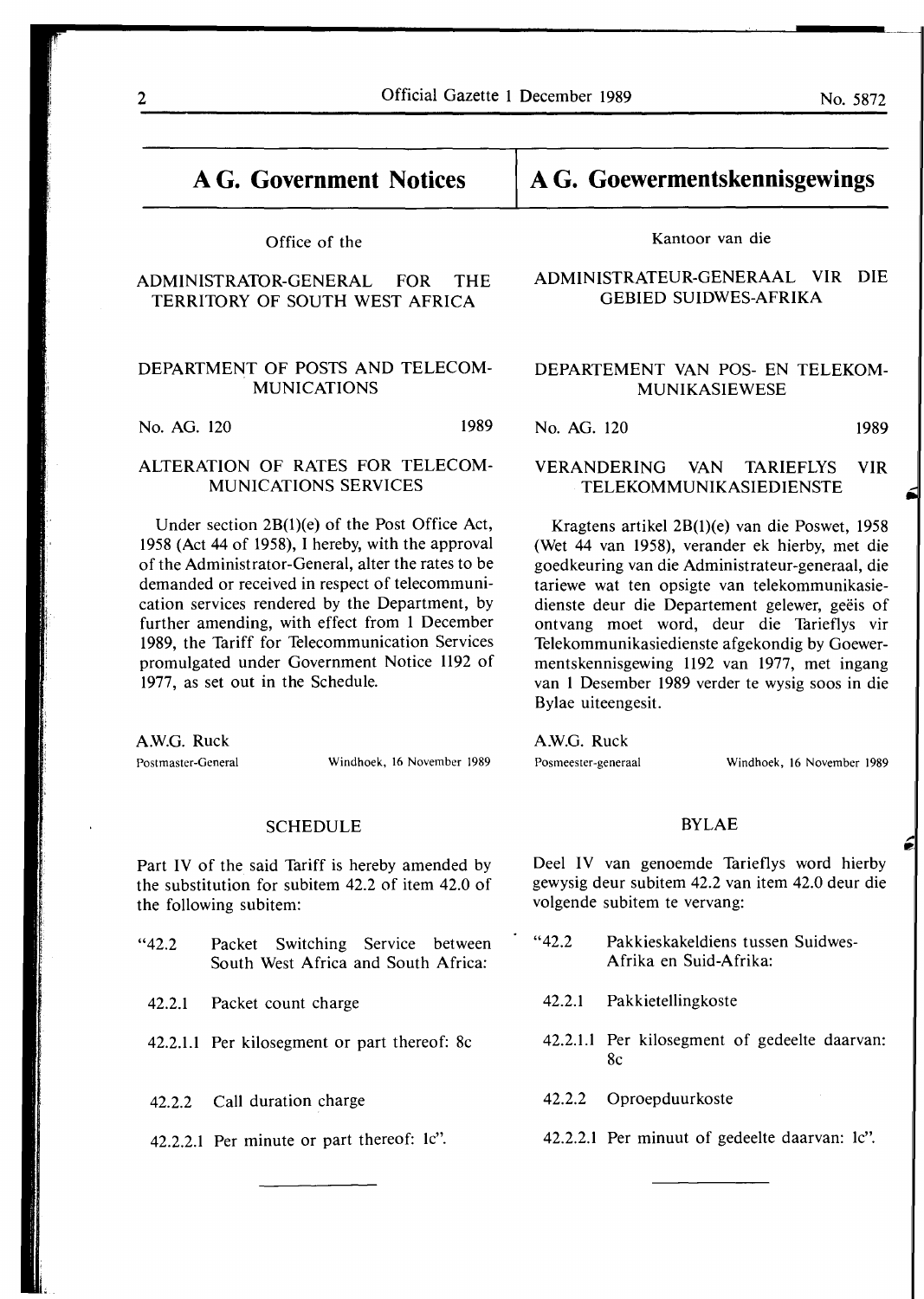No. AG. 121  $\frac{1}{2}$ 

# MUNICIPAL ORDINANCE, 1963: SUBSIS-<br>TENCE ALLOWANCE PAYABLE TO COUNCILLORS

Under the powers vested in me by the first proviso to section 17 of the Municipal Ordinance,  $963$  (Ordinance 13 of 1963)  $\sim$  1963 (Ordinance 13 of 1963)

- (a) I hereby prescribe that a councillor authorised by resolution of the council to travel on council business, may be paid a subsistence allowance of R100,00 per day or part of a day of the duration of the journey: Provided that if such councillor furnishes proof that he necessarily had to spend an amount in excess of the said subsistence allowance on his own support during such  $\frac{1}{2}$  allows the support during such support that  $\frac{1}{2}$  such that  $\frac{1}{2}$  such that  $\frac{1}{2}$  such that  $\frac{1}{2}$  such that  $\frac{1}{2}$  such that  $\frac{1}{2}$  such that  $\frac{1}{2}$  such that  $\frac{1}{2}$  such that  $\frac{1}{2$  $\frac{1}{2}$  him and to him; and
- (b) 1 hereby repeal Government Notice AG. 172

#### L.A. Pienaar

Administrator-General

Administrator-General Windhoek, 9 October 1989

#### No. AG. 121 1989

#### MUNISIPALE ORDONNANSIE 1963: ONDERHOUDSTOELAE BETAALBAAR AAN RAADSLEDE

Kragtens die bevoegdheid aan my verleen deur die eerste voorbehoudsbepaling by artikel 17 van die Munisipale Ordonnansie 1963 (Ordonnansie 13 van 1963)  $-$ 

- (a) skryf ek hierby voor dat waar 'n raadslid ingevolge 'n besluit van die raad gemagtig is om weens raadsake te reis, 'n onderhoudstoelaag van Rl00,00 per dag of gedeelte van 'n dag wat die reis duur, aan so 'n raadslid betaal kan word: Met dien verstande dat indien so 'n raadslid bewyse voorle dat hy noodsaaklikerwys 'n bedrag wat genoemde onderhoudstoelae oorskry aan sy onderhoud tydens so 'n reis moes bestee, die bedrag wat hy aldus bestee het aan horn betaal kan word; en
- (b) herroep ek hiermee Goewermentskennisgewing AG. 172 van 1983.

L.A. Pienaar<br>Administrateur-generaal

Windhoek, 9 Oktober 1989

# **General Notices**

# **Algemene Kennisgewings**

1<sub>103</sub> 1<sub>109</sub>

## HERROCI AMATION OF FREADY  $\overline{D}$  dependent of  $\overline{D}$  and  $\overline{D}$

Notice is hereby given in terms of Section 24(4)<br>of the Townships and Division of Land Ordinance, 1963 (Ordinance 11 of 1963) that an application has been received from Messrs. Plan Associates, Windhoek, on behalf of the Peri-Urban Development Board, Windhoek, for the deproclamation of Erf 418, situated on Extension proclamation of Erf 418, situated on Extension 1 in the Township of Hentiesbaai, Registration-

# No. 193 1989

### HENTIESBAAI DORP: UITBREIDING 1: DEPROKLAMERING VAN ERF 418

Kennisgewing geskied hiermee kragtens Artikel 24(4) van die Ordonnansie op Dorpe en Grondverdeling, 1963 (Ordonnansie 11 van 1963) dat aansoek ontvang is van Mnre. Plan Medewerkers, Windhoek, namens die Raad vir Buitestedelike Ontwikkeling, Windhoek, vir die deproklamering van Erf 418 gelee op Uitbreiding 1 in die Dorpsgebied Hentiesbaai, Registrasie-afdeling **"G".**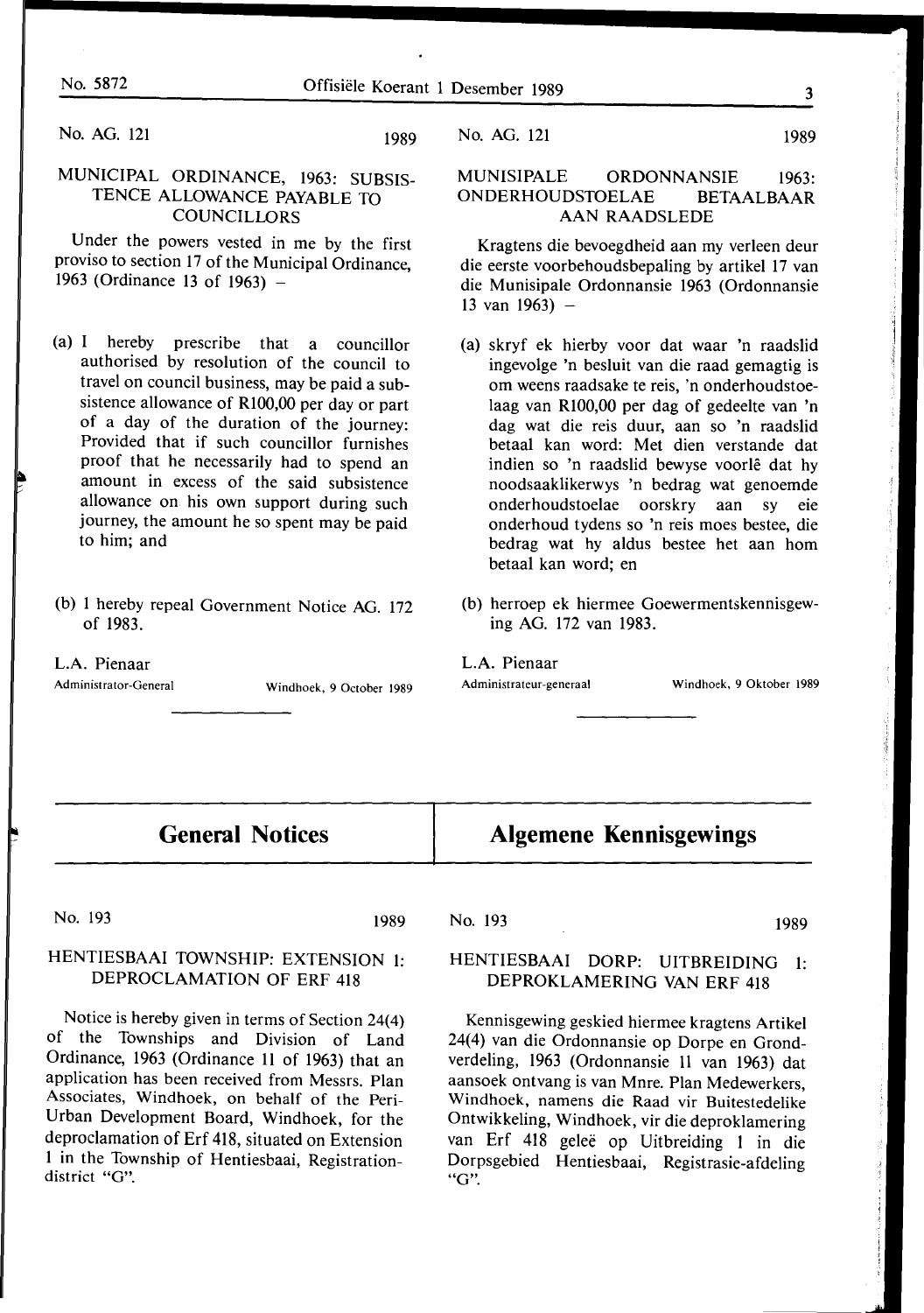Copies of the deproclamation and maps, plans, documents and other relevant matters are lying for inspection during office hours at the offices of Messrs. Plan Associates, Windhoek, and also in room W315 Tintenpalast, Windhoek.

Any person who wishes to object to the abovementioned application should lodge his objections in writing to the Secretary, South West African Planning Advisory Board **(SWAPAB),**  Private Bag 13289, Windhoek on or before 1st February 1990.

No. 194 1989

### MUNICIPALITY OF OMARURU: AMEND-MENT OF HEALTH REGULATIONS

The council of the Municipality of Omaruru has under section 242 of the Municipal Ordinance, 1963 (Ordinance 13 of 1963), further amended the Health Regulations promulgated under Government Notice 76 of 1956 as set out in the Schedule.

The said amendments have been approved by the Administrator-General under section 243 of the said Municipal Ordinance, 1963.

#### **SCHEDULE**

The tariffs under the heading "Sanitation Fees" are hereby amended by the substitution  $-$ 

- (a) in item 1.3 for the amount "R4,00" of the amount "R6,00";
- (b) in item 1.4.1 for the amount " $R7,50$ ", wherever it occurs, of the amount "Rl0,00";
- (c) in item 1.4.2 for the amount "R8,50" of the amount "Rl2,00";
- (d) in item 1.5 for the amount "R7,00" of the amount "R10,00";
- (e) in item 1.7 for the amount "R120,00" of the amount "R150,00"; and
- (f) in item 2 for the amount "R12,00" of the amount "R24,00".

Afskrifte van die deproklamering, kaarte, planne, dokumente en ander verbandhoudende sake le gedurende kantoorure ter insae by die kantoor van Mnre. Plan Medewerkers, Windhoek, sowel as in kamer W315, Tintenpalast Windhoek.

Elkeen wat beswaar het teen bogenoemde deproklamering moet sy beswaar skriftelik voor of op 1 Februarie 1990, by die Sekretaris, Suidwes-Afrikaanse Beplanningsadviesraad (SWABAR), Privaatsak 13289 Windhoek, indien.

No. 194 1989

#### MUNISIPALITEIT OMARURU: WYSIGING VAN GESONDHEIDSREGULASIES

Die raad van die Munisipaliteit Omaruru het kragtens artikel 242 van die Munisipale Ordonnansie 1963 (Ordonnansie 13 van 1963) die Gesondheidsregulasies afgekondig by Goewermentskennisgewing 76 van 1956 verder gewysig soos in die Bylae uiteengesit.

Genoemde wysigings is deur die Administrateurgeneraal goedgekeur kragtens artikel 243 van genoemde Munisipale Ordonnansie 1963.

#### **BYLAE**

Die tariewe onder die opskrif "Sanitasiegelde" word hierby gewysig deur  $-$ 

- (a) in item 1.3 die bedrag "R4,00" deur die bedrag "R6,00" te vervang;
- (b) in item 1.4.l die bedrag "R 7 ,50", oral waar dit voorkom, deur die bedrag "Rl0,00" te vervang;
- (c) in item 1.4.2 die bedrag "R8,50" deur die bedrag "R12,00" te vervang;
- (d) in item 1.5 die bedrag "R7,00" deur die bedrag "Rl0,00" te vervang;
- (e) in item 1.7 die bedrag "R120,00" deur die bedrag "R150,00" te vervang; en
- (f) in item 2 die bedrag "Rl2,00" deur die bedrag "R24,00" te vervang.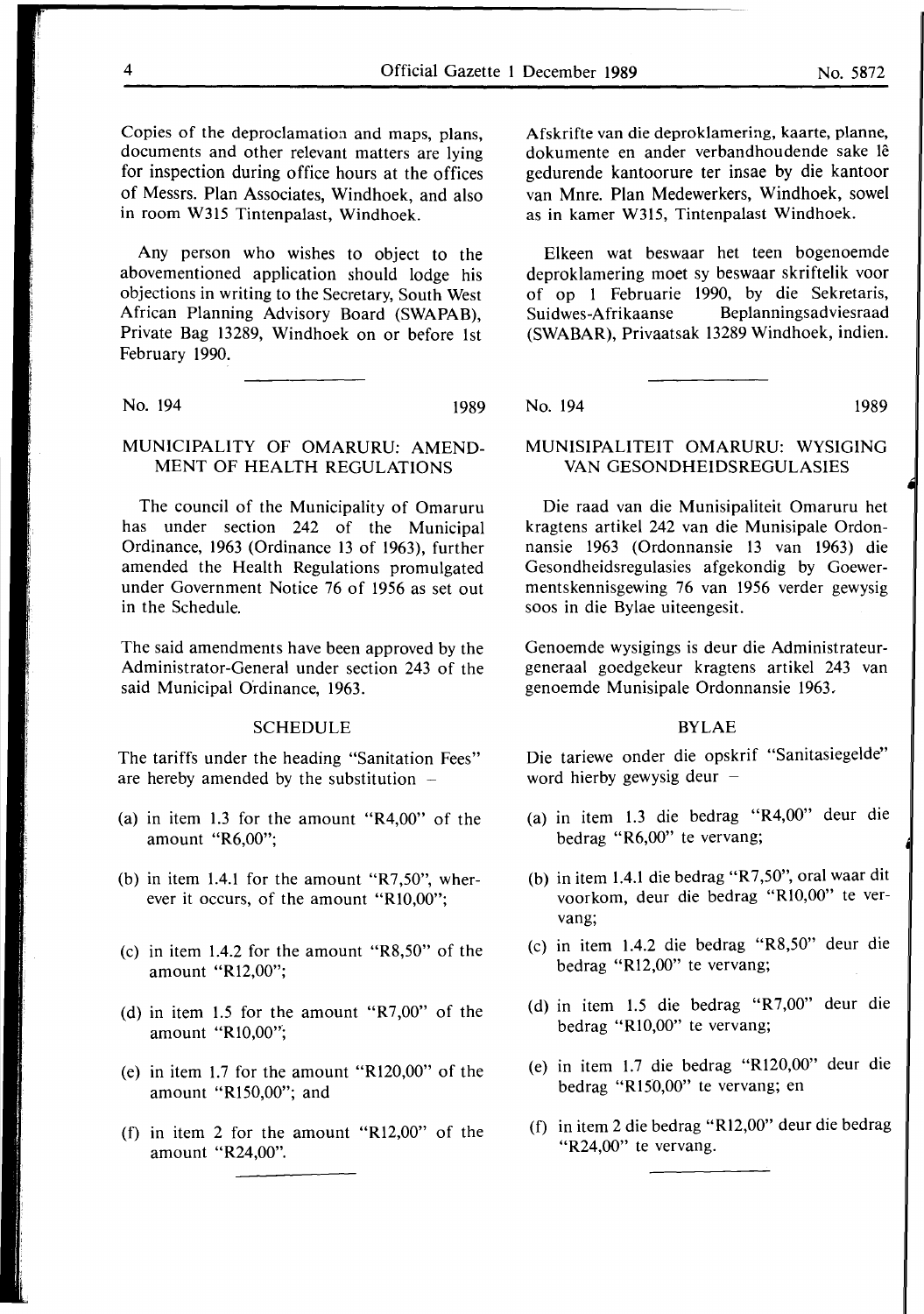### No. 5872 Offisiele Koerant 1 Desember 1989 5

No. 195 1989

...

.\_.

### **MUNICIPALITY** OF **OMARURU: AMEND-MENT OF NATIVE LOCATION REGULATIONS**

The council of the Municipality of Omaruru has under section 32(2) of the Natives (Urban Areas) Proclamation, 1951 (Proclamation 56 of 1952), further amended the Native Location Regulations promulgated under Government Notice 50 of 1970 as set out in the Schedule.

The said amendments have been approved by the Administrator-General under section 32(4) of the said Natives (Urban Areas) Proclamation, 1951.

#### **SCHEDULE**

Annexure V is hereby amended

- (a) by the substitution in item 6 for the amount "R20,00" of the amount "R22,00";
- (b) by the substitution in item 7 for the amounts "Rl30,00", "R90,00", "R150,00" and "R25,00" of the amounts "R135,00", "R95,00", "R155,00" and "R30,00", respectively;
- (c) by the substitution in item 12 for the amount "R5,00" of the amount "R8,00"; and
- (d) by the addition of the following item:
	- 13. Sewerage:

For every water-closet or urinal which is connected or can reasonably be connected to the sewerage system of the council, per month or part of a month R3,00.''

No. 195 1989

**MUNISIPALITEIT OMARURU: WYSIGING VAN INBOORLINGLOKASIEREGULASIES** 

Die raad van die Munisipaliteit Omaruru het kragtens artikel 32(2) van die Proklamasie op Inboorlinge in Stedelike Gebiede 1951 (Proklamasie 56 van 1951) die Inboorlinglokasieregulasies afgekondig by Goewermentskennisgewing 50 van 1970 verder gewysig soos in die Bylae uiteengesit.

Genoemde wysigings is deur die Administrateurgeneraal goedgekeur kragtens artikel 32(4) van genoemde Proklamasie op Inboorlinge in Stedelike Gebiede 1951.

#### **BYLAE**

Aanhangsel V word hierby gewysig  $-$ 

- (a) deur in item 6 die bedrag "R20,00" deur die bedrag "R22,00" te vervang;
- (b) deur in item 7 die bedrae "Rl30,00", "R90,00", "R150,00" en "R25,00" deur, onderskeidelik, die bedrae "R135,00", "R95,00", "R155,00" en "R30,00" te vervang;
- (c) deur in item 12 die bedrag "R5,00" deur die bedrag "R8,00" te vervang; en
- ( d) deur die volgende item by. te voeg:
	- "13.Riolering:

Vir elke waterkloset of urinaal wat by die raad se rioolstelsel aangesluit is of wat redelikerwys daarby aangesluit kan word, per maand of gedeelte van 'n maand R3,00".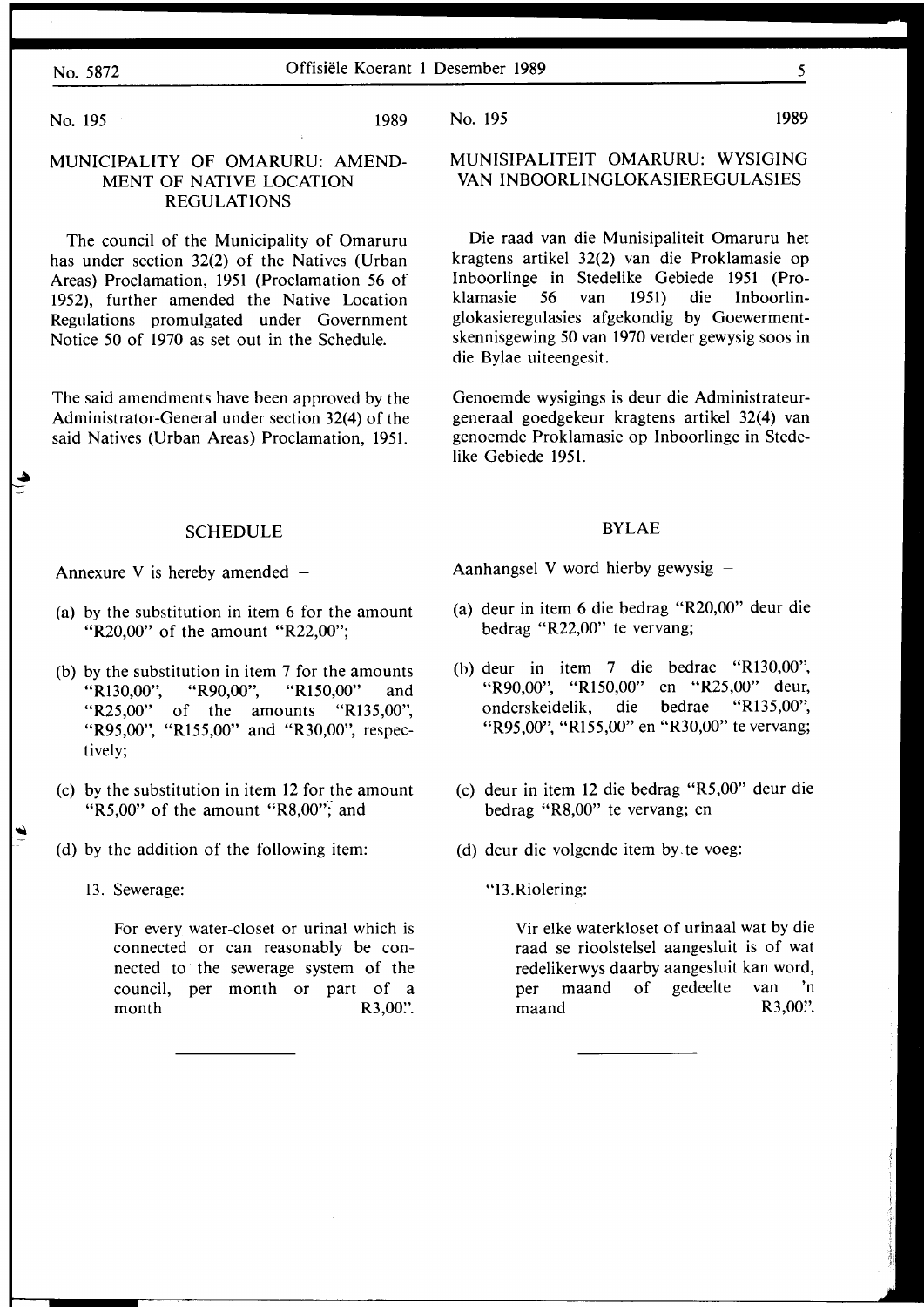No. 196 1989

#### MUNICIPALITY OF WINDHOEK: AMEND-**MENT OF BUILDING REGULATIONS**

The council of the Municipality of Windhoek has under section 242 of the Municipal Ordinance, 1963 (Ordinance 13 of 1963), further amended the regulations promulgated under Government Notice 57 of 1969 as set out in the Schedule.

The said amendments have been approved by the Administrator-General under section 243 of the said Municipal Ordinance, 1963.

#### SCHEDULE

Regulation 7 is hereby amended  $-$ 

- (a) by the substitution in subparagraph (i) of paragraph (a) for the amount "R20,00" of the amount "R35,00";
- (b) by the substitution in subparagraph (iii) of paragraph (a) for the amount "R20,00" of the amount "R35,00";
- (c) by the substitution in subparagraph (vi) of paragraph (a) for the amounts "R4,00", "R3,00" and "R2,00" of the amounts "R12,00", "R9,00" and "R6,00", respectively;
- (d) by the substitution in subparagraph (ix) of paragraph (a) for the words "ten rand" of the amount "R35,00";
- (e) by the substitution for subparagraph (xii) of paragraph (a) of the following paragraph:
	- "(xii) Boundary walls and swimming pools:

A minimum amount of R35,00 shall be payable."; and

- (f) by the addition to paragraph (a) of the following subparagraph:
	- "(xiii) If, as a result of the non-compliance with the provisions of these regulations, any inspection is required to be followed up by a further inspection or

No. 196 1989

### **MUNISIPALITEIT WINDHOEK: WYSIGING**  VAN BOUREGULASIES

Die raad van die Munisipaliteit Windhoek het kragtens artikel 242 van die Munisipale Ordonnansie 1963 (Ordonnansie 13 van 1963) die regulasies afgekondig by Goewermentskennisgewing 57 van 1969 verder gewysig soos in die Bylae uiteengesit.

Genoemde wysigings is deur die Administrateurgeneraal goedgekeur kragtens artikel 243 van genoemde Munisipale Ordonnansie 1963.

#### **BYLAE**

Regulasie 7 word hierby gewysig  $-$ 

- (a) deur in subparagraaf (i) van paragraaf (a) die bedrag "R20,00" deur die bedrag "R35,00" te vervang;
- (b) deur in subparagraaf (iii) van paragraaf (a) die bedrag "R20,00" deur die bedrag "R35,00" te vervang;
- (c) deur in subparagraaf (vi) van paragraaf (a) die bedrae "R4,00", "R3,00" en "R2,00" deur, onderskeidelik, die bedrae "Rl2,00", "R9,00" en "R6,00" te vervang;
- (d) deur in subparagraaf (ix) van paragraaf (a) die woorde "tien rand" deur die bedrag "R35,00" te vervang;
- (e) deur subparagraaf (xii) van paragraaf (a) deur die volgende paragraaf te vervang:

"(xii) Grensmure en swembaddens:

'n Munimum bedrag van R35,00 is betaalbaar. "; en

- (f) deur die volgende subparagraaf by paragraaf (a) te voeg:
	- "(xiii) Indien, as gevolg van die nie-nakoming van die bepalings van hierdie regulasies, enige inspeksie opgevolg moet word deur 'n verdere inspeksie of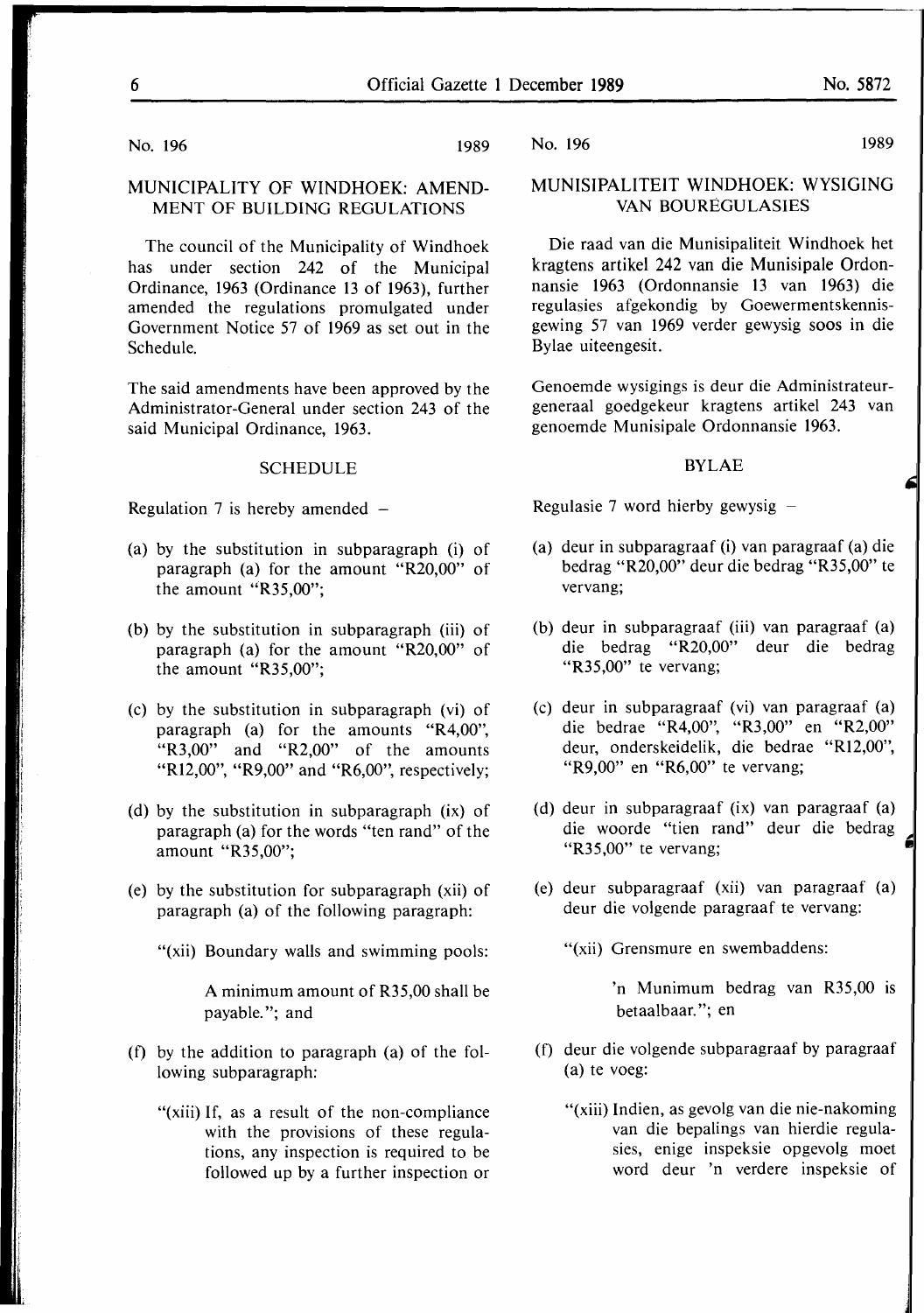inspections, an amount of R35,00 shall be payable once in respect of such further inspection or inspections.".

No. 197 1989

### MUNICIPALITY OF OTJIWARONGO

#### PERMANENT CLOSURE OF PUBLIC OPEN SPACE

Notice is hereby given in terms of Section 183(l)(b)(ii) of the Municipal Ordinance (Ord No 13 of 1963) as amended, that the Municipality of Otjiwarongo intends to close permanently for public use a portion of erf 294 Otjiwarongo as shown on plan 263 484X2. This plan lies for inspection at the office of the Town Clerk during office hours.

Objections against the proposed closure must, according to Section 183(3) of the above mentioned Ordinance, served within thirty (30) days after the appearance of this notice to the Director, Local Authorities and Development Planning, Private Bag 13289, Windhoek and the Town Clerk, Private Bag 2209, Otjiwarongo.

JML TREDOUX Otjiwarongo Town Clerk

No. 198 1989

#### CITY OF WINDHOEK

#### PERMANENT CLOSING OF PORTION OF AUSSPANNSTRASSE

Notice is hereby given in terms of Section 183(l)(b)(ii) of the Municipal Ordinance, 1963 (Ordinance no 13 of 1963) as amended, that the Municipality of Windhoek proposes to close permanently, the undermentioned portions as indicated on plan P/2494/A which lies for inspection during office hours at the office of the Town Planner, Room 702, Municipal Offices, Kaiser Street: PORTION 1 OF AUSSPANN STREET, **WINDHOEK.** 

inspeksies, is 'n bedrag van R35,00 eenmalig betaalbaar ten opsigte van sodanige verdere inspeksie of inspeksies. ".

No. 197 1989

#### MUNISIPALITEIT OTJIWARONGO

#### PERMANENTE SLUITING VAN OPENBARE OOP RUIMTE

Kennisgewing geskied hiermee ingevolge die bepalings van Artikel 183(l)(b)(ii) van die Munisipale Ordonnansie (Ord 13 van 1963) soos gewysig, dat die Munisipaliteit van Otjiwarongo van voorneme is om 'n gedeelte van erf 294 Otjiwarongo soos aangedui op plan 263 484X2 permanent as openbare oop ruimte te sluit. Die plan le ter insae in die kantoor van die Stadsklerk gedurende kantoorure.

Besware teen die voorgenome sluiting moet ingevolge Artikel 183(3) van bogenoemde Ordonnansie binne dertig (30) dae na die verskyning van die kennisgewing aan die Direkteur, Plaaslike Owerhede en Ontwikkelingsbeplanning, Privaatsak 13289, Windhoek, en die Stadsklerk, Privaatsak 2209, Otjiwarongo gestel word.

JML TREDOUX Otjiwarongo Stadsklerk

No. 198 1989

**STAD WINDHOEK** 

#### **PERMANENTE** SLUITING VAN GEDEELTE **1 VAN AUSSPANNSTRAAT, WINDHOEK**

Kennisgewing geskied hiermee ingevolge die bepalings van Artikel 183(1)(b)(ii) van die Munisipale Ordonnansie 1963 (Ordonnansie nr. 13 van 1963) soos gewysig, dat die Munisipaliteit Windhoek van voorneme is om die ondergemelde gedeeltes soos aangedui op plan P/2494/A wat gedurende kantoorure in die kantoor van die Stadsbeplanner, Kamer 702, Stadshuis, Kaiserstraat ter insae lê, permanent te sluit: GEDEELTE 1 VAN AUSSPANNSTRAAT, WINDHOEK.